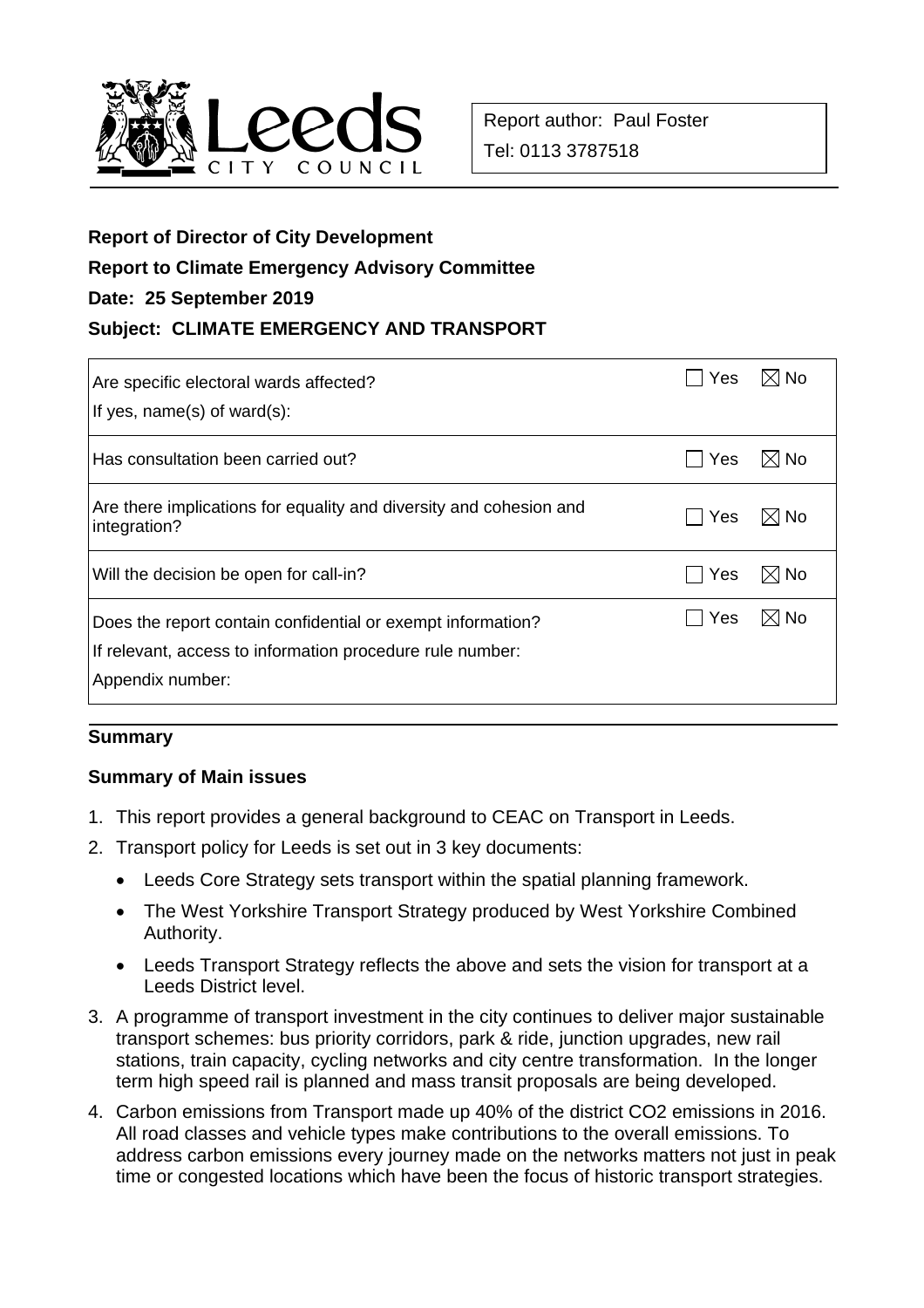- 5. Leeds Climate Change Commission has developed a roadmap for Leeds to close the gap to become a carbon neutral city. Below is a summary of the roadmap highlighting the transport contribution within the cost effective, technically viable and innovative actions.
- 6. The Climate Commission analysis focuses on changing vehicles to zero emission to achieve the carbon reduction targets. There are however challenges and consequences in achieving this, which suggest a focus in the transport strategy on mode shift alongside fleet decarbonisation will meet the objectives of our Inclusive Growth Strategy, Health & Wellbeing Strategy and address the Climate Emergency.
- 7. A review of the scheme appraisal process to focus on carbon reduction rather than catering for traffic growth would support the city in achieving carbon neutrality.
- 8. The council can lead by example and introduce initiatives to encourage behavioural change, however personal decisions to change to lower or zero travel will be necessary to achieve the target of carbon neutrality by 2030. Everyone needs to play their part across the city from individuals and communities through to large businesses.
- 9. After decades of car centric planning from the 'motorway city of the 70's', transport policy has shifted to deliver a more sustainable future. The refresh of Leeds Transport Strategy is being built around a vision to create 'a city where you don't need to own a car'. With emerging technology, data availability and a sharing economy it should be possible to reduce the cost of travel for everyone. Providing affordable and easily accessible alternatives to personal car ownership for all our journeys is an essential part of the emerging Transport Strategy.

#### **Recommendations**

Members of the CEAC are requested to note and consider the contents of this report.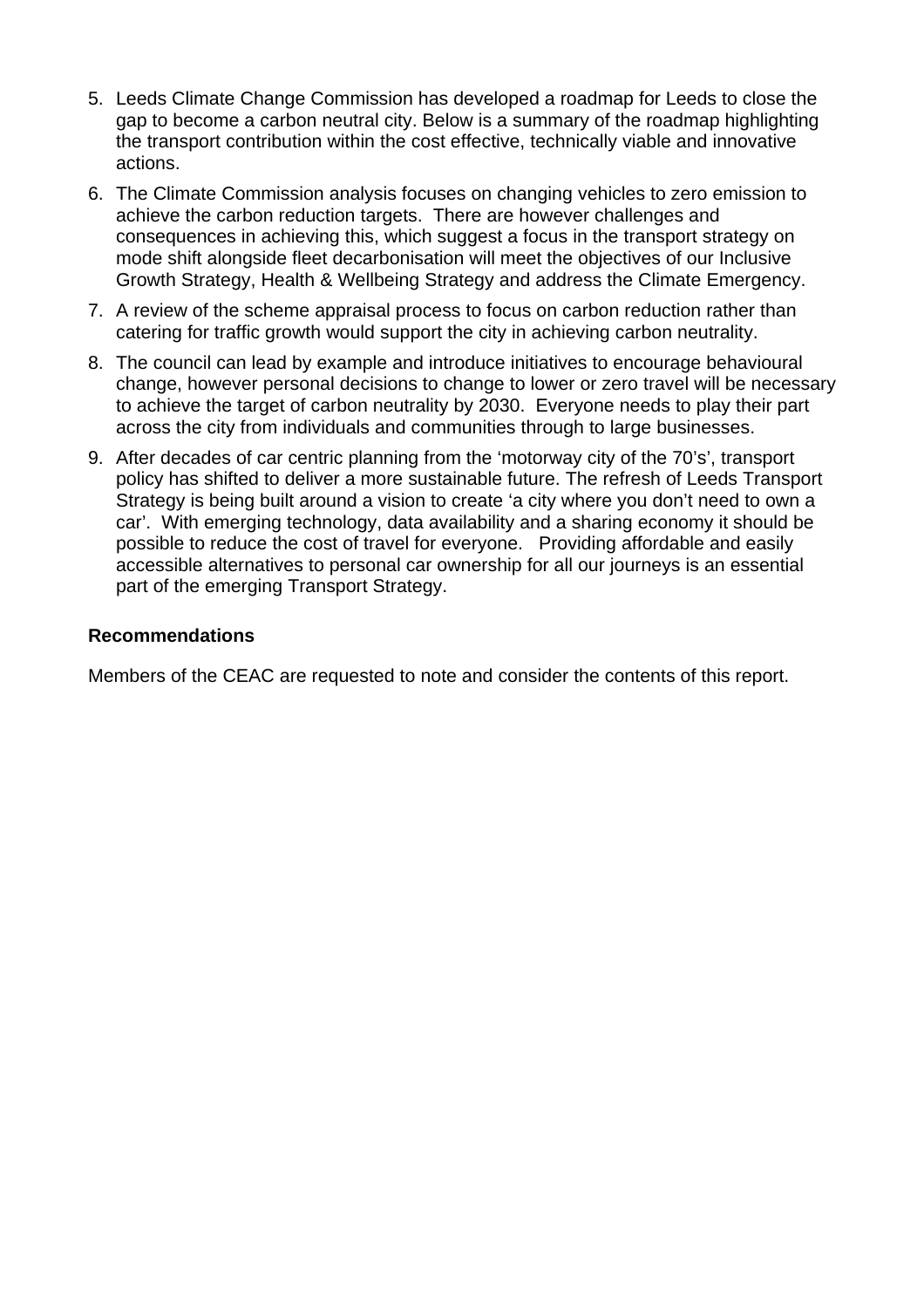#### **1. Purpose of this report**

1.1. This report provides a general background to CEAC on Transport in Leeds.

#### **2. Background information**

- 2.1. Traditionally transport planning has responded to congestion on transport networks at peak times and in specific locations. Programmes would contain schemes which either increased capacity or facilitate more efficient use of the limited space. Environmental benefits would often be secondary to journey time savings. To address carbon emissions every journey made on the networks matters not just in peak time or congested locations.
- 2.2. Transport policy for Leeds is set out in 3 key documents:
	- 2.2.1. Leeds Core Strategy sets transport within the spatial planning framework.
	- 2.2.2. The West Yorkshire Transport Strategy produced by West Yorkshire Combined Authority.
	- 2.2.3. Leeds Transport Strategy reflects the above and sets the vision for transport at a Leeds District level.
- 2.3. **Leeds Core Strategy** November 2014, Section 5.4 details a range of policies and infrastructure to achieve "A Well Connected District"

*"Increased economic prosperity and population growth are likely to lead to additional pressure upon the local transport infrastructure. In particular, greater levels of car use will lead to significantly higher levels of congestion affecting more hours of the day, and will also generate greenhouse gases that contributes towards climate change. In order to tackle these two issues new transport infrastructure will be provided during the Plan period. However it will also be necessary to use other initiatives to manage the level of car use and to gain maximum benefits from investment in more sustainable choices."* 

- 2.4. The **West Yorkshire Transport Strategy** produced by the West Yorkshire Combined Authority sets "*the ambition to create a modern, world-class, wellconnected transport system that makes travel around West Yorkshire easy and reliable"*.
- 2.5. With regard to climate change the objective on the environment is to "*have a positive impact on our built and natural environment"* and one of the six core themes is Inclusive Growth, Environment, Health and Wellbeing which states:

*"We aim to reduce traffic emissions to near zero, tackle the damaging impacts of climate change on our homes and businesses and reduce road accidents, aspiring to 'zero tolerance' of transport-related deaths. We want to become known as a great, safe place for cycling and walking."* 

2.6. The West Yorkshire Transport Strategy also has targets for increases in sustainable transport alongside a modest reduction in general traffic trips by 2027:

| <b>Bus</b> | $+25%$ |
|------------|--------|
| Rail       | +75%   |
| Cycling    | +300%  |
| Car        | $-3%$  |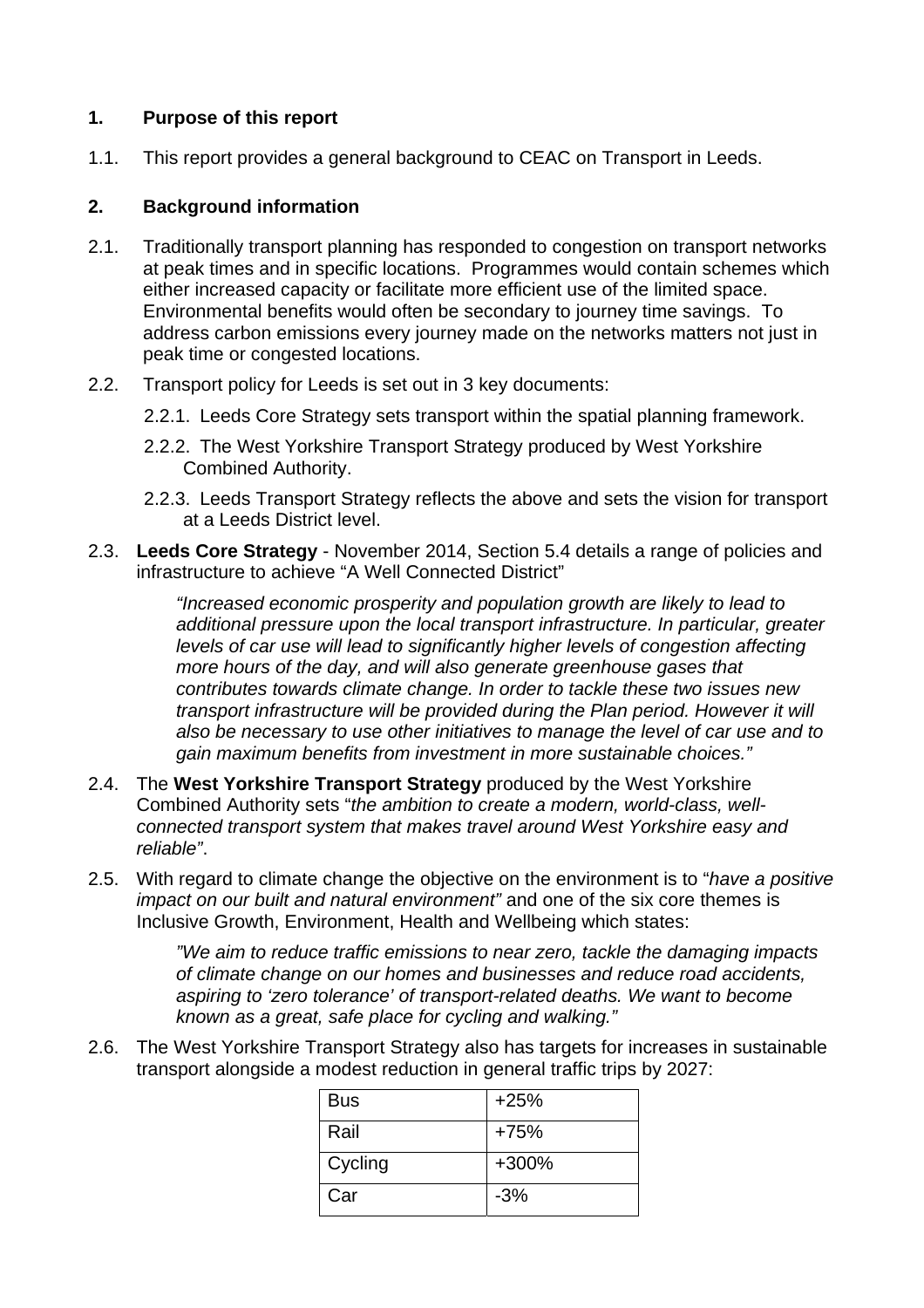- 2.7. The focus of the strategy has a positive effect on carbon reduction however there are elements of a balanced strategy such as policy 19 "*We will deliver local pinch point schemes to relieve traffic congestion and, where needed, add new roads to open up development sites."* The importance of encouraging alternative travel options and choices and the promotion of public transport use and healthy active travel such as walking and cycling are also emphasised.
- 2.8. The Interim **Leeds Transport Strategy**, 2016 responded to the Government's cancellation of NGT and set the context for Leeds Public Transport Investment Programme with a vision for a  $21<sup>st</sup>$  century city:

*Transport is a fundamental component of what makes a prosperous, liveable and healthy 21st century city. Aligned to our best city ambitions for a strong economy and to be a compassionate city we need a transport system that enables the following;* 

*Prosperous Leeds - A transport system for Leeds that facilitates a prosperous, sustainable economy for the City, the City Region, the North, strengthening our longterm economic competitiveness both nationally and internationally.* 

*Liveable Leeds - The improvements to the city centre and district centres will make them more people friendly. People will have access to a wider labour market. The significant programme of projects will support new opportunities for skills development and new and better local jobs. People of all abilities will have more opportunities to connect to the rail network.* 

*Healthy Leeds - A transport system that has a positive effect on people's health and wellbeing and raises health and environmental standards across the city through the promotion of walking and cycling and the reduction of air pollution, noise and carbon emissions.* 

2.9. The strategy is currently being updated to reflect and deliver the city ambitions contained within the Inclusive Growth Strategy, Health & Wellbeing Strategy and the Climate Emergency declaration.

#### **3. Main issues**

Implemented schemes and initiatives.

- 3.1. In the past few years we have delivered schemes which meet the aims and objectives of the policies in section 2 and contribute to the reduction in carbon emissions by encouraging a shift to more efficient, lower carbon and healthier modes.
- 3.2. For example our highly successful new park & ride facilities at Elland Road and Temple Green, offer a real alternative to bringing the car into the city centre reducing congestion, carbon emissions and improving air quality.
- 3.3. The opening of Leeds Southern Station Entrance and Kirkstall Forge railway station has supported the growth in rail use and regeneration of communities. Over 400 parking spaces have been delivered at Apperley Bridge and Kirkstall Forge to prode Park and Ride provision As of autumn 2018 timetable changes the number of seats on trains arriving at Leeds during the morning peak period had increased by 19% since 2011 which exceeds the growth in passengers over the same period.
- 3.4. The city now has 172km (over 107miles) of cycle network including the city connect superhighway between East Leeds and Bradford. The council's educational work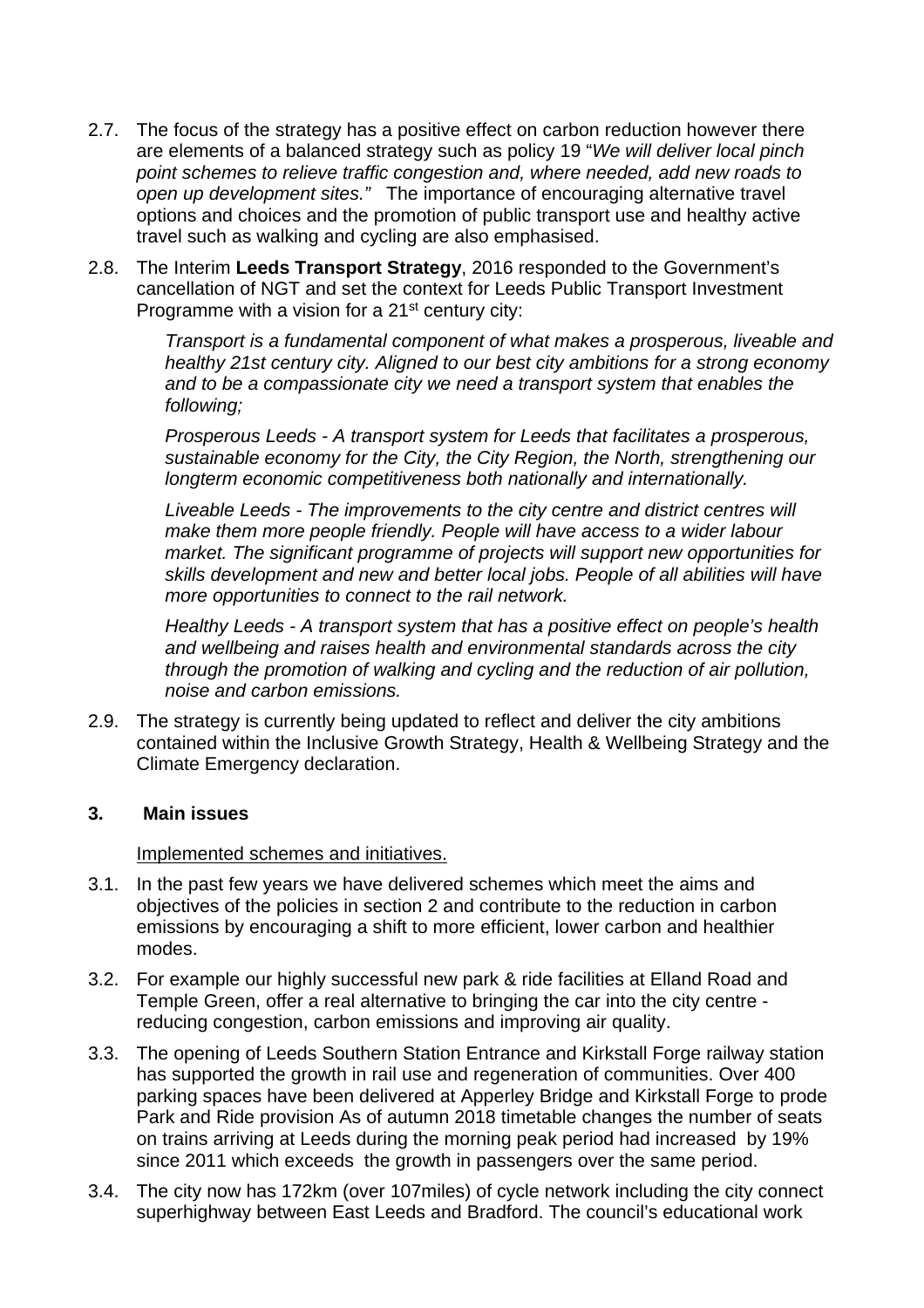encourages safe and sustainable active travel, across the city. Last year, 22,000 pupils benefitted from pedestrian skills and bike ability training.

3.5. Leeds triathlete and double Olympic champion Alistair Brownlee MBE, has been named as the city's first Active Travel ambassador. In his new role, Alistair will add his support to initiatives, projects and infrastructure projects being undertaken through the city's Active Travel campaign, which key aim is to encourage more people to incorporate walking and cycling as part of their day-to-day journeys.

## Current Programme

- 3.6. The £270m Leeds Public Transport Investment Programme (LPTIP), comprised of funding from the Department for Transport (£174m), LCC, the Combined Authority, bus operators and developers will deliver significant investment in public transport by 2021 including; bus priority corridors incorporating segregated cycle facilities, city centre gateways, expansion of existing bus and rail park & ride sites, alongside complementary investment in bus services and low emission vehicles from the bus operators.
- 3.7. A further 2,650 park & ride spaces are to be delivered with work already started on expanding Elland Road and construction of the Stourton site to take further private cars off roads into Leeds City Centre
- 3.8. There are funded proposals for a further 6kms of new cycle superhighways as part of the city connect programme. In addition, the council will soon start to build phase one (4.8kms) of the orbital cycle highway, which will run on the outer ring road from Red Hall to King Lane. This forms part of an ambitious city-wide programme, led by the council and partners which has set out to create over 800kms (500miles) of cycle network.



3.9. The £1bn West Yorkshire Transport Fund (WYTF), was approved by Executive Board and West Yorkshire combined Authority in 2014 with projects designed to increase housing, employment and inclusive economic growth. The Leeds City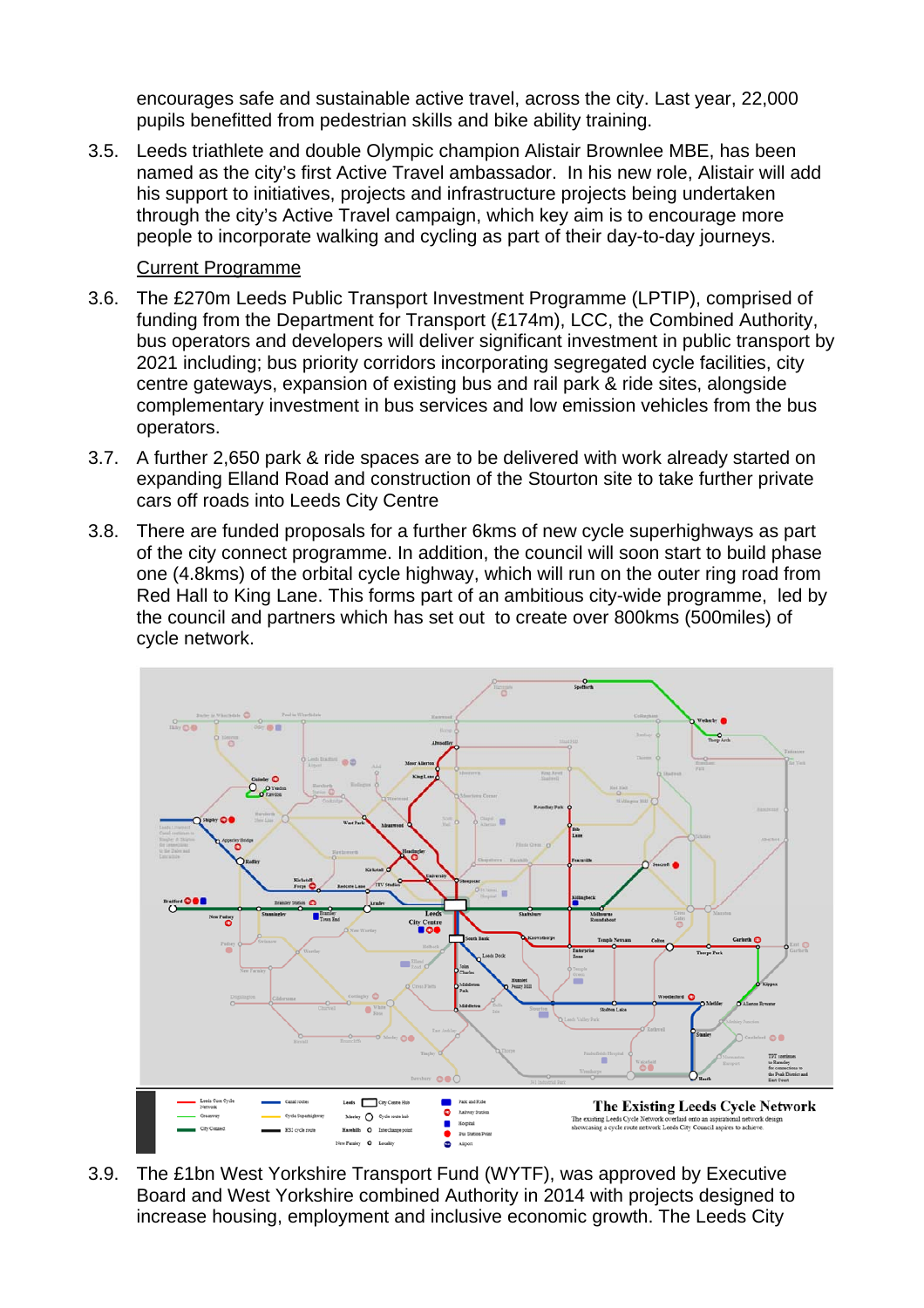Centre Package will remove through traffic from the city centre enabling the pedestrianisation of city square and supporting the further regeneration of the South Bank. Other schemes included in the 2014 approval were pinch point improvements on the Outer Ring Road, East Leeds Orbital Road and Leeds Bradford Airport links.

3.10. The Combined Authority are leading on proposals to introduce a mass transit network across West Yorkshire as shown below. The proposals have been endorsed by Leeds City Council Executive Board and West Yorkshire Combined Authority. Mass transit will fill the gap in public transport provision between bus services and heavy rail, adding capacity to the key corridors within the city region and connecting communities to key employment areas.



- 3.11. 3 new stations are planned within the district at key employment locations, White Rose, Thorpe Park & Leeds Bradford Airport. Suburban rail station parking is being further expanded, with 2,000 spaces planned through the WYTF across West Yorkshire. In addition, the rail industry is planning for significant growth into Leeds during the am peak: 50% extra seats on Trans Pennine Express by 2019 and capacity provided for 40% more passengers on Northern services by 2022 (with the majority delivered by the end of 2019).
- 3.12. Enhanced national rail connectivity is planned through High Speed 2 and Northern Powerhouse Rail. These schemes will drive economic growth in the North, providing increased capacity on existing rail infrastructure as well, and significant journey time savings between core cities and London.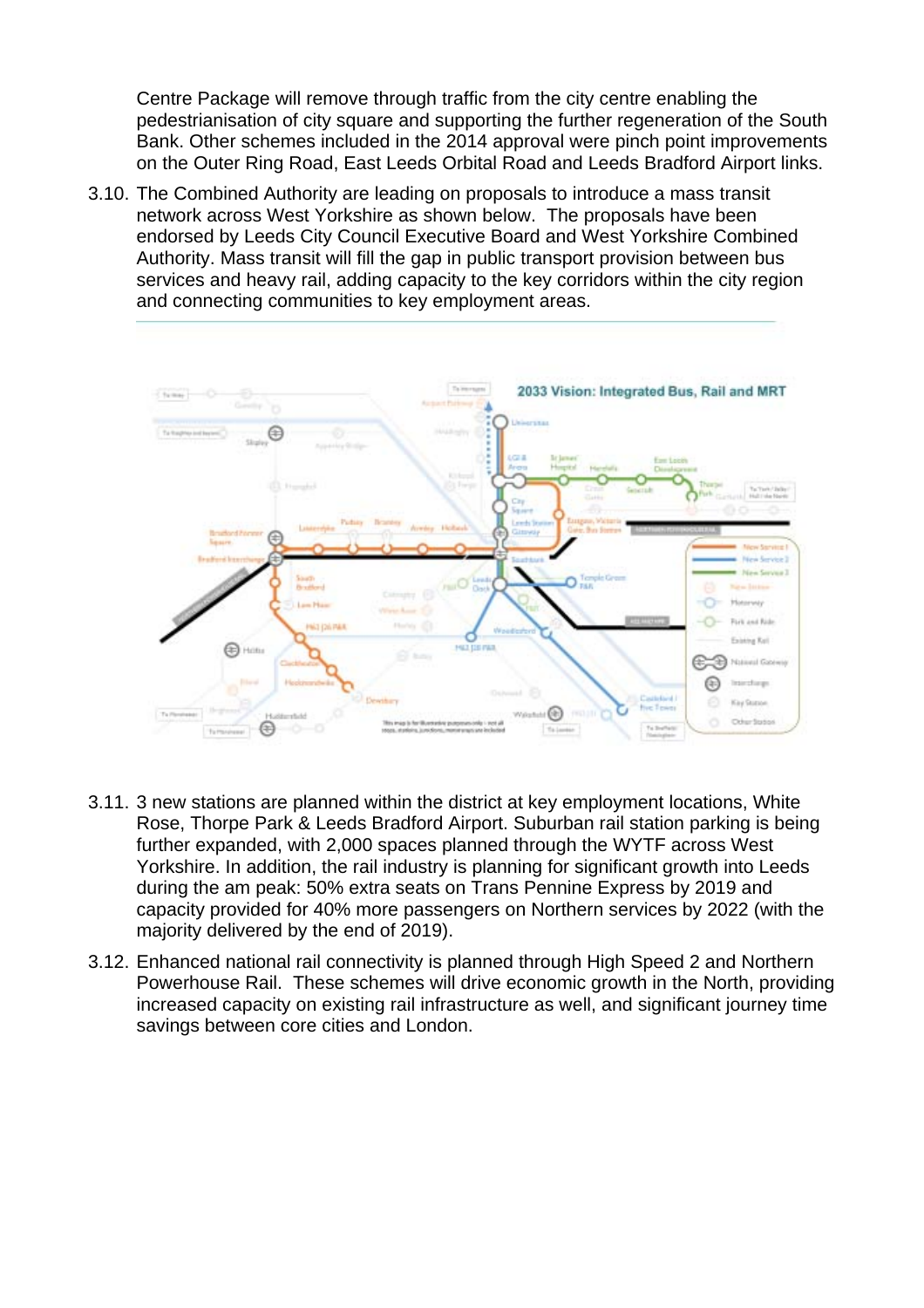## Transport & Carbon Statistics

3.13. The following section shows relevant historic and current transport statistics which will help determine where interventions are most necessary, and the likely impact that can be achieved.



# **Figure 1: Total Annual CO2 Emissions 2016**

Source: UK local authority and regional carbon dioxide emissions national statistics: 2005-2016



#### **Figure 2: Leeds Annual Roads CO2 Emissions 2016**

Source: UK local authority and regional carbon dioxide emissions national statistics: 2005-2016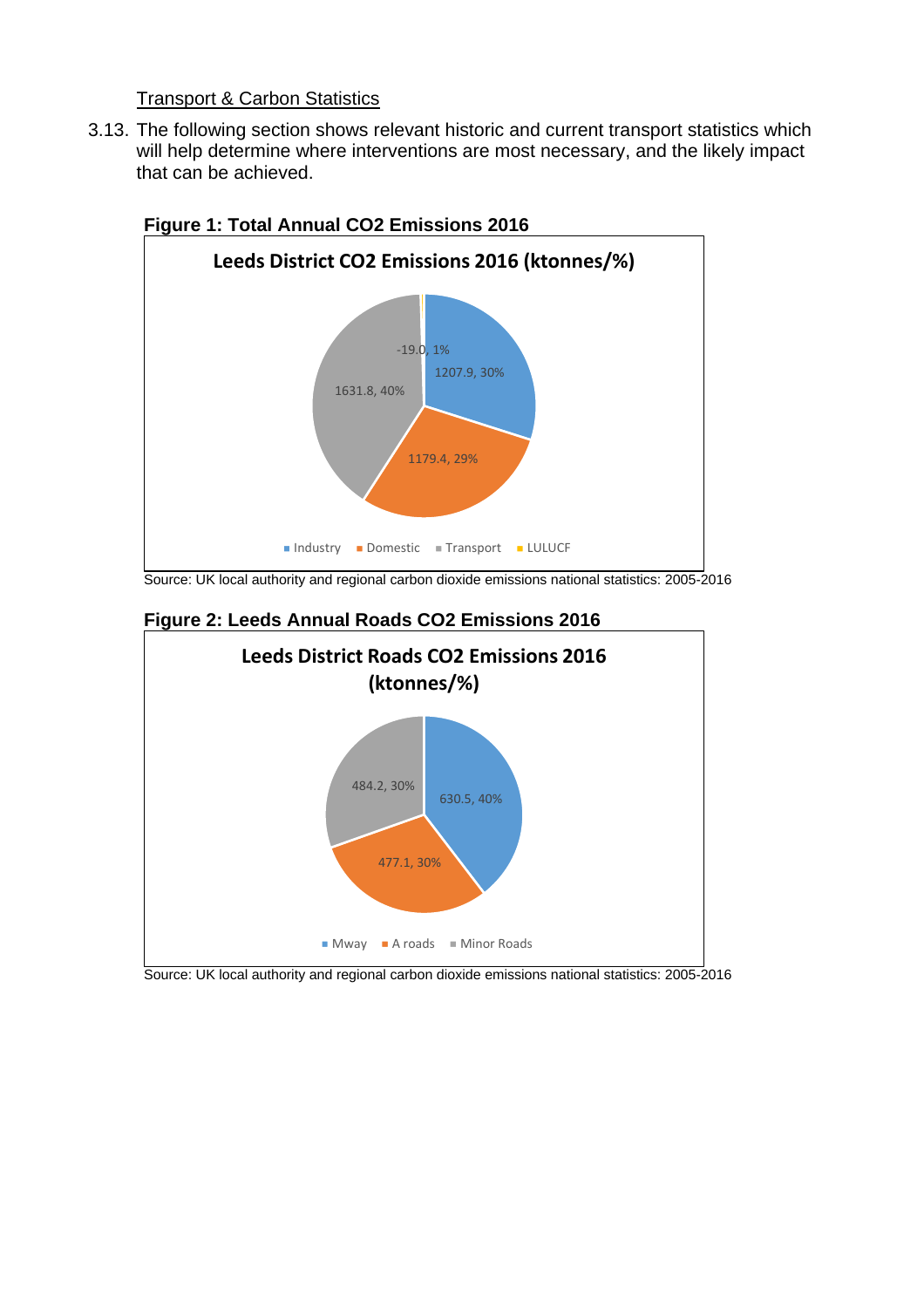

**Figure 3: Leeds Annual Roads CO2 Emissions 2016 by Vehicle Type (%)** 

Source: LCC estimates based on application of webtag calculation to traffic data (LGV = Light Goods Vehicles eg Vans, OGV1&2 =Heavy Goods Vehicles, PSV= Buses & Coaches)

3.14. Given that the motorway network in Leeds includes the A1M, M1 and M62 a significant proportion of the CO2 emissions from these roads comes from non-Leeds traffic. In terms of cars, it is estimated that in 2017 Leeds residents' car mileage added up to 2,334 veh-miles compared with 3,295 recorded on Leeds roads . The former will also include mileage travelled by Leeds residents outside Leeds District.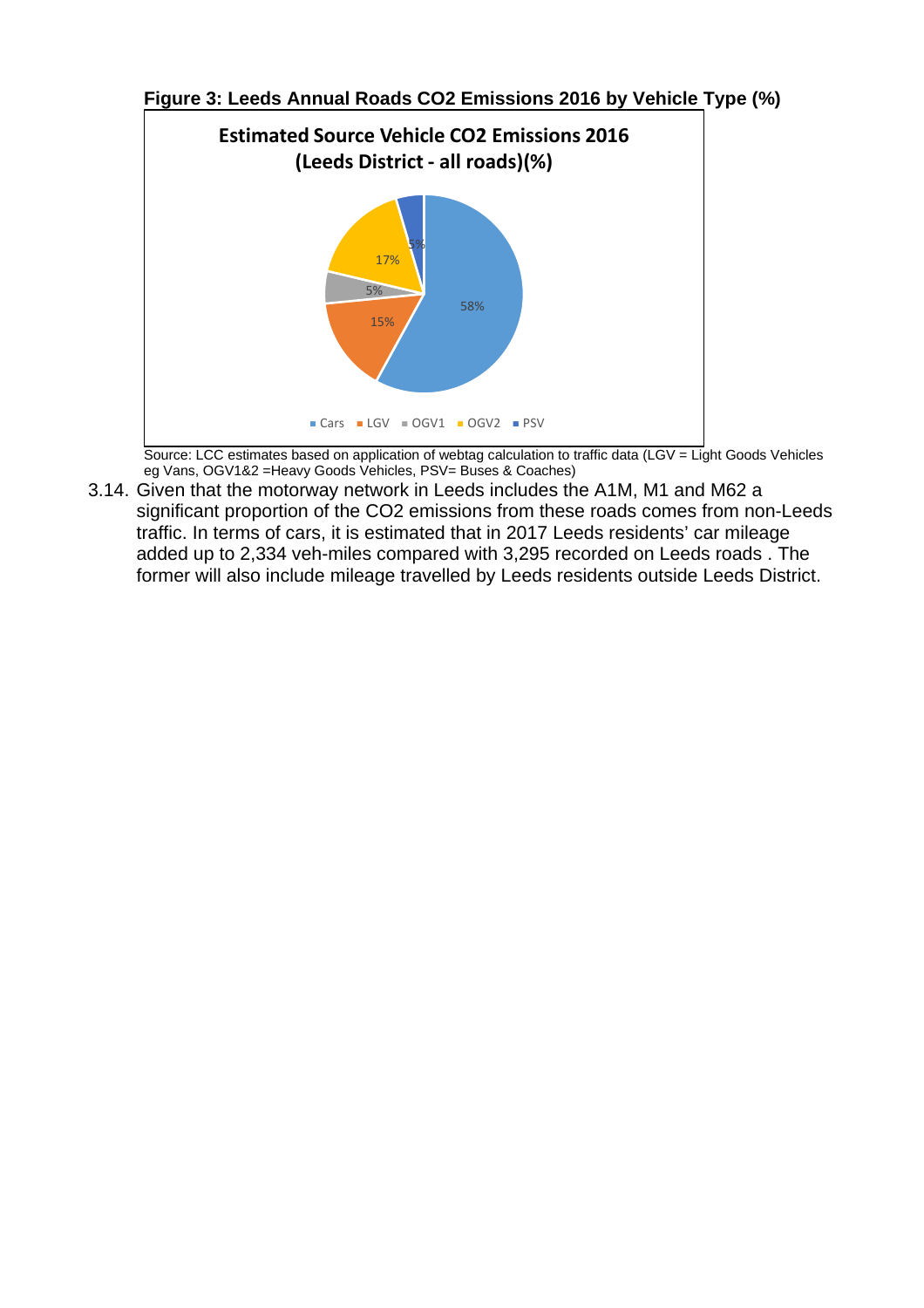3.15. Trend data since 2005 shows that the level of CO2 emissions on the Leeds A and minor road networks has fallen, but on the motorways it has actually increased over that period. This is due to significant levels of traffic growth on the motorway network since the economic downturn and after a period in which Smart Motorway investments had been completed – see Figures 4 and 5.





Source: LCC analysis of DfT AADF estimates on LA major roads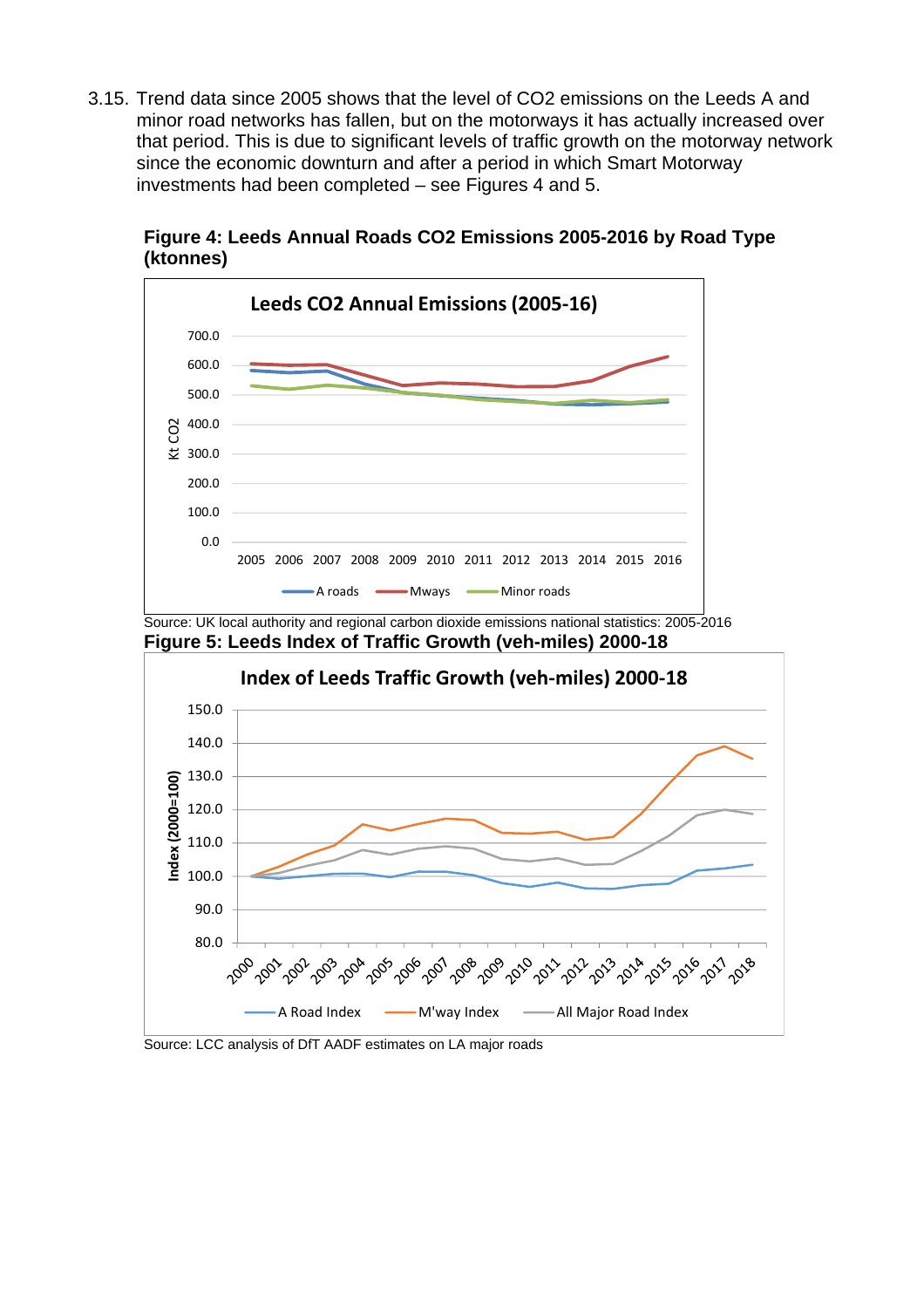3.16. Analysis of traffic growth by vehicle type shows that there has been sustained significant growth in LGV activity on both the A and motorway networks in Leeds with a 50% increase overall since the year 2000 which may well be accounted for by changes in distribution and deliveries such as for example the increase in home shopping. However, when it comes to HGVs, growth has been much more modest (just 8%) and usage of the A road network has still not recovered from a significant dip during the recession and may well also indicate greater efficiencies in this sector as well as the LGV trends described.– see Figures 6 and 7.



**Figure 6: Leeds Index of LGV Traffic Growth (veh-miles) 2000-18** 

Source: LCC analysis of DfT AADF estimates on LA major roads



**Figure 7: Leeds Index of HGV Traffic Growth (veh-miles) 2000-18** 

Source: LCC analysis of DfT AADF estimates on LA major roads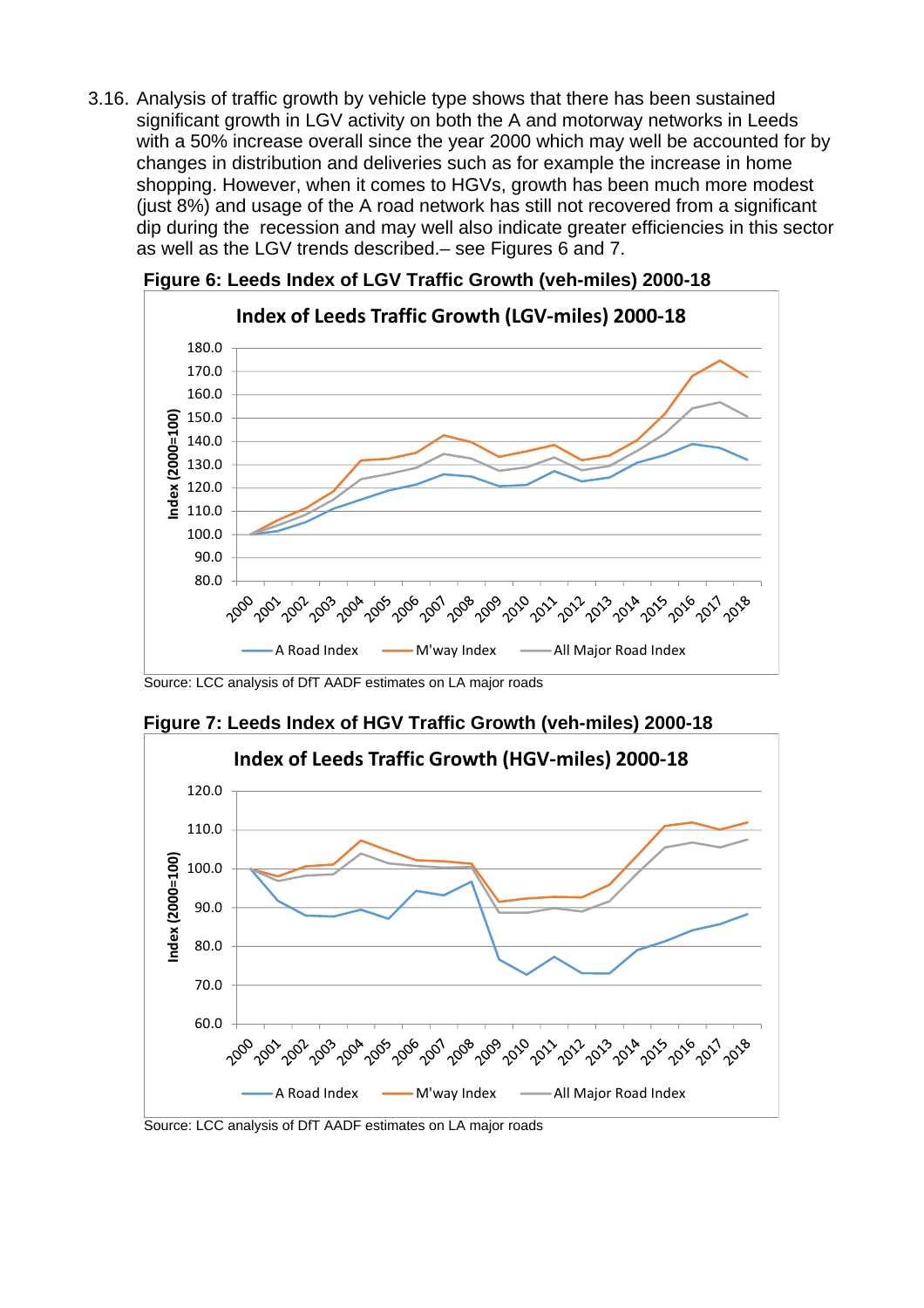3.17. PSV mileage has also fallen since the year 2000, down almost 30% overall since the year 2000, while car mileage has risen by 16% (of which almost all of this has been on the motorway network) – see Figures 8 and 9.



**Figure 8: Leeds Index of PSV Traffic Growth (veh-miles) 2000-18** 

Source: LCC analysis of DfT AADF estimates on LA major roads



**Figure 9: Leeds Index of Car Traffic Growth (veh-miles) 2000-18** 

Source: LCC analysis of DfT AADF estimates on LA major roads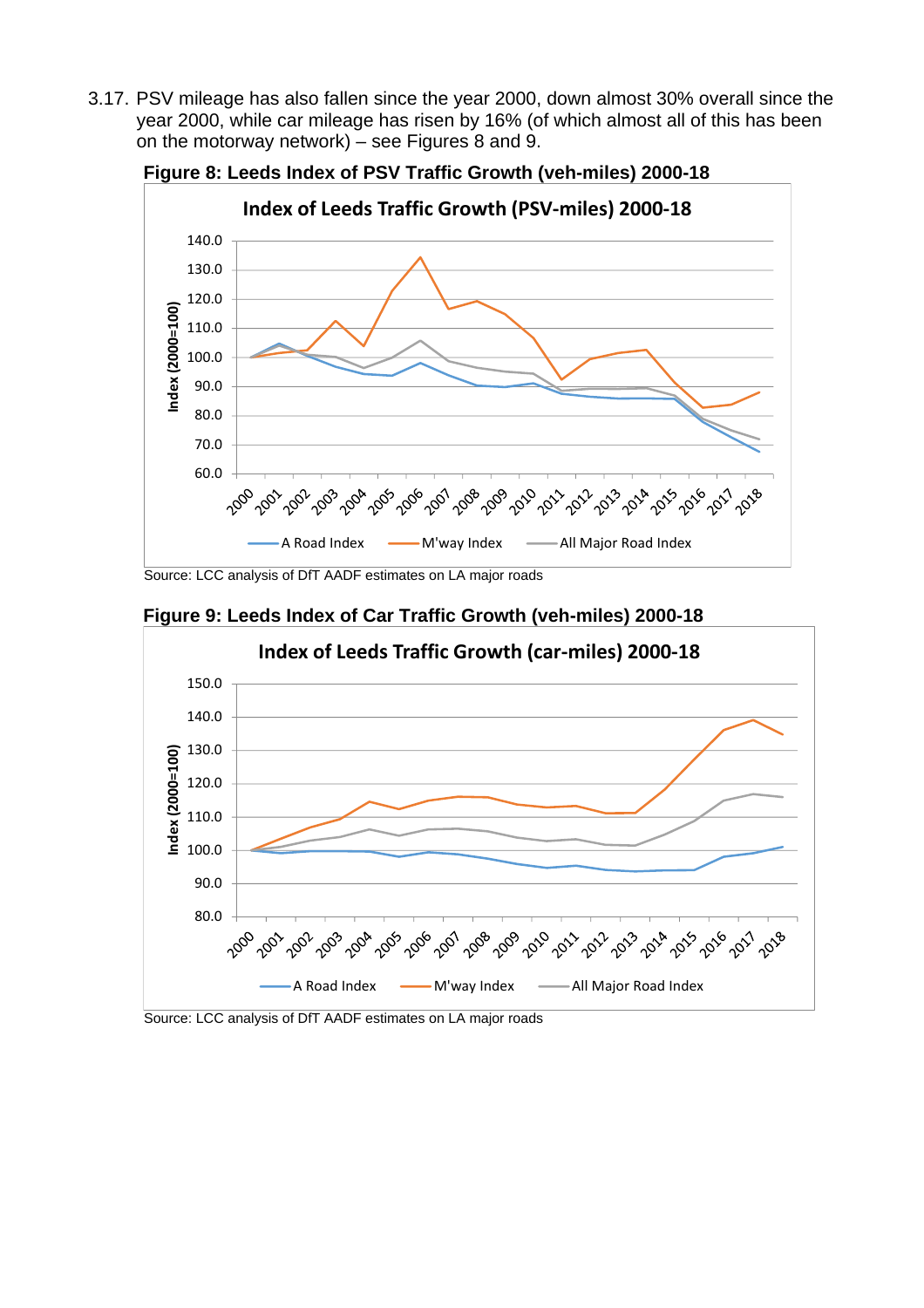3.18. Analysis of National Travel Survey (NTS) data reveals that although 56% of car driver trips are less than 5 miles long and 77% less than 10 miles, this represents only 15% and 32% respectively of mileage driven – see Figure 10. (Local data is not available for this dataset, however, for West Yorkshire resident car drivers the average distance travelled by car (3,244 miles in 2015-17) is only marginally less than the national figure for those years of 3,277 miles.)





- 3.19. In the context of the above it is worth noting that 96% of walking trips are less than 2 miles in length and 80% of cycle trips are less than 5 miles suggesting that the role of active modes in replacing some of the short car trips is likely to be limited.
- 3.20. Additionally, walking already has an 81% mode share for the shortest trips and 30% for those between 1 and 2 miles – see Figure 11.



# **Figure 11: NTS Mode share by distance band 2017**

Source: LCC analysis of NTS0308/NTS0303 data for England.

Source: LCC analysis of NTS0308 data for England.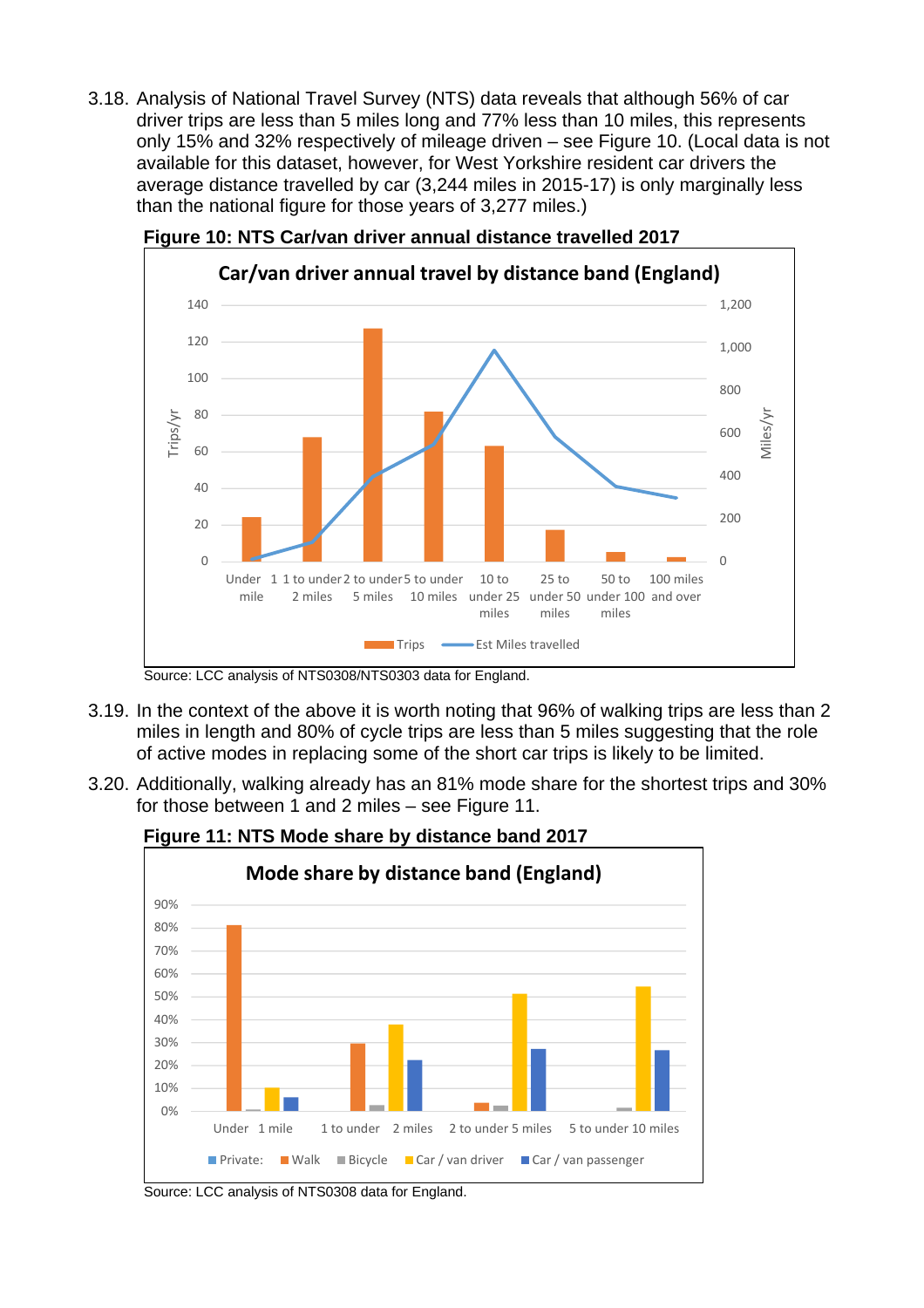3.21. Local data on mode share trends for West Yorkshire indicates that between 2002-04 and 2015-17 car mode share rose to 66% of trips, while it fell for walking and bus use – Figure 12 – however, when distance travelled is considered car mode share actually fell (from 82% to 79%), while it doubled for rail trips and stayed at the same level for walking trips (Figure 13).



**Figure 12: West Yorkshire Mode share by trip** 

Source: National Travel Survey West Yorkshire bespoke subset NTS0303



#### **Figure 13: West Yorkshire Mode share by distance**

Source: National Travel Survey West Yorkshire bespoke subset NTS0305

3.22. Comparable trend data for Leeds residents is not available, however, National Travel Survey data for the years 2013-17 reveals that Leeds residents have a lower car mode share than those living elsewhere in West Yorkshire (60% compared with 66% for trips and 72% compared with 79% for distance travelled).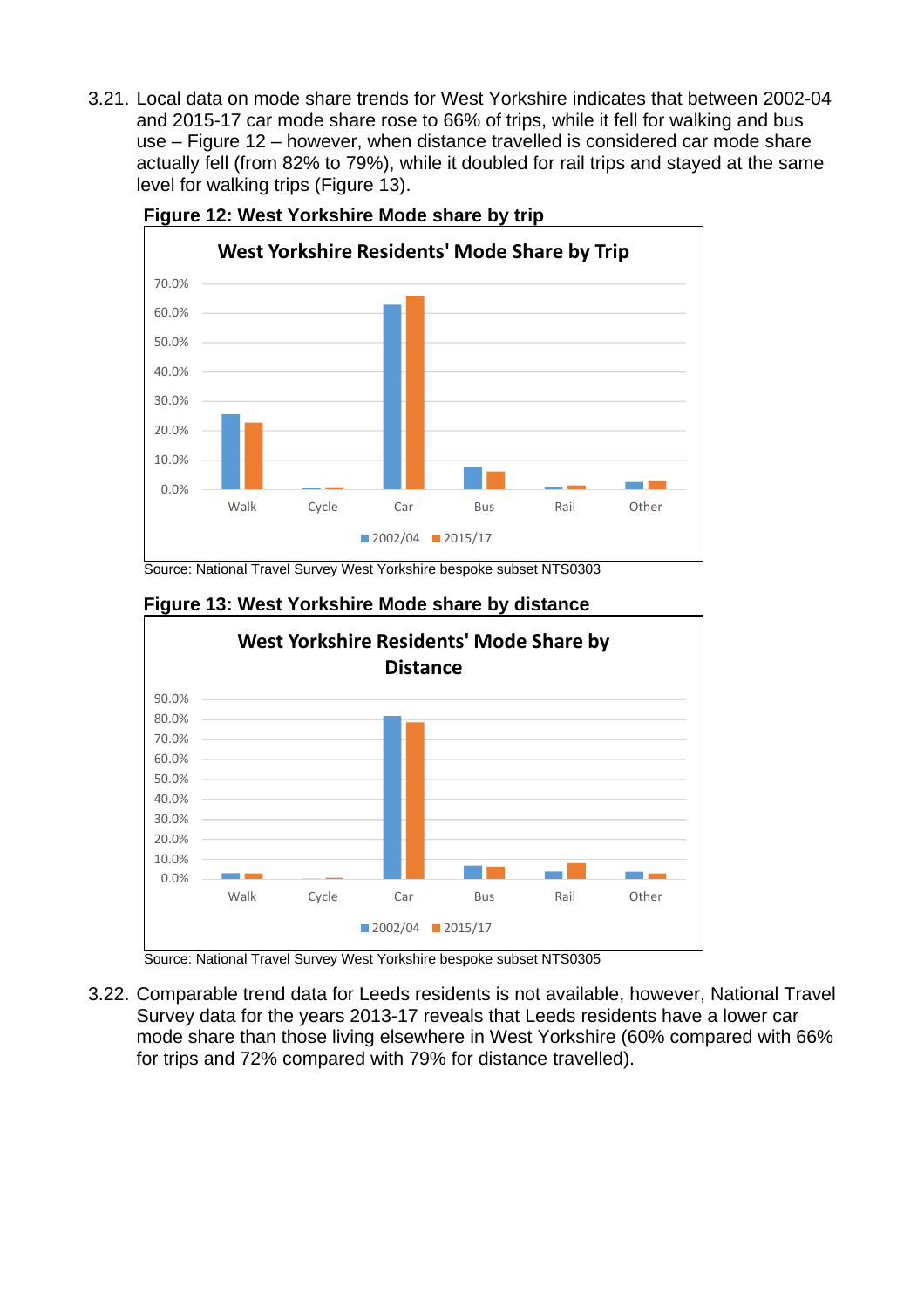3.23. Annual monitoring of morning peak trips approaching Leeds city centre reveals that there have been significant increases in the number of people cycling, walking and using rail since 2004, accompanied by a 10% fall in car usage and a 20% drop in bus patronage – see Figure 14. However, as Figure 15 shows, car remains the most significant mode with a mode share of 52%. It should be noted that this survey covers trips approaching the city centre not to the city centre, and so car share is influenced by the proportion of through trips using the inner ring road and M621 to travel to destinations across Leeds.



#### **Figure 14: Leeds Cordon Modal Change 2004-18**

Source: LCC annual survey on radial routes approaching Leeds city centre **Figure 16: Leeds Cordon Mode Share 2004-18** 



Source: LCC annual survey on radial routes approaching Leeds city centre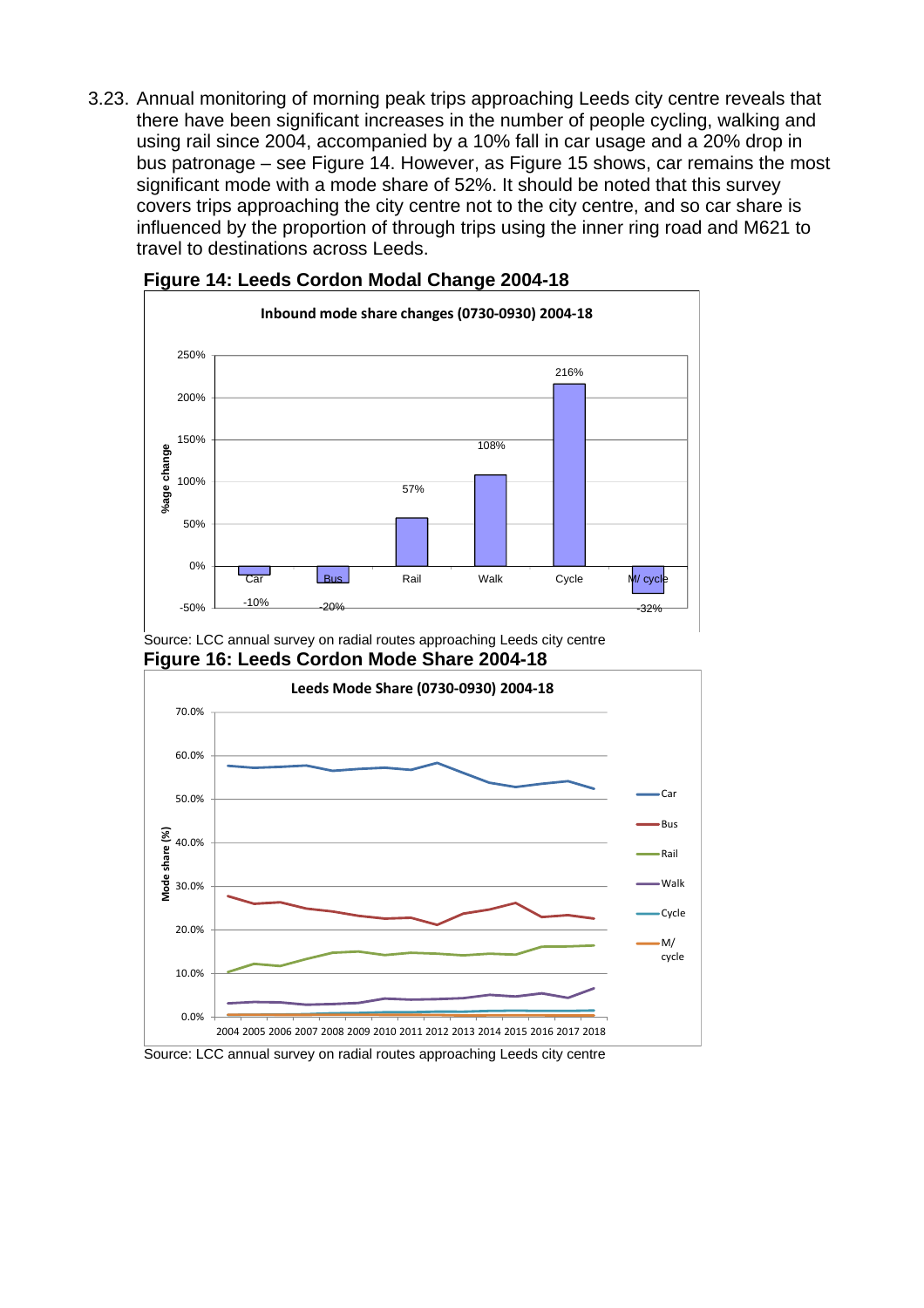3.24. Census data reveals that in terms of commuting to Leeds city centre, car mode share fell between 2001-11 from 53% to 47%. Alongside increases in cycling and rail usage, walking mode share more than doubled of which an increase in city centre living was a significant contributor.



**Figure 16: Leeds City Centre Commuting Mode Share 2001-11** 

Source: Census

3.25. Commuting, however, represents less than a fifth of all travel although it is the largest single journey purpose. Data from the NTS for West Yorkshire covering the years 2010-12 reveals that shopping, visiting friends and holidays/day trips are also significant (Figure 17).



**Figure 17: West Yorkshire Residents' Distance by Journey Purpose**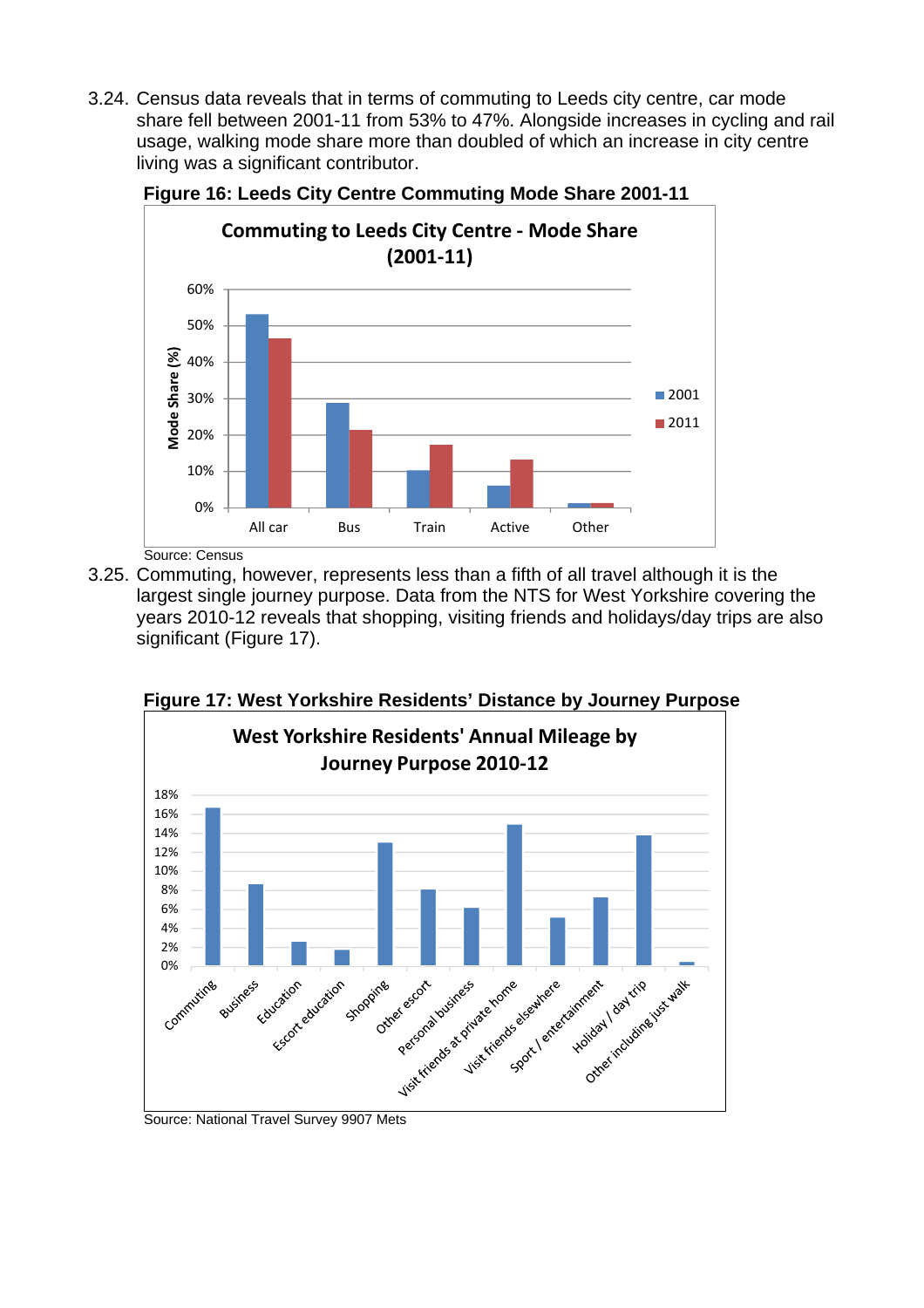3.26. As Figure 18 demonstrates, car tends to dominate as the mode of travel for almost all these journey purposes. Walking is by far the next most common mode (Figure 19). It is worth noting that the national car mode share figure (61% of trips in 2018) is very close to the figure for Leeds for 2013-17 (60%) which suggests that the local situation is likely to be close to the values in the two figures for England.



**Figure 18: Car Mode Share by Trip Purpose 2018 (England)** 



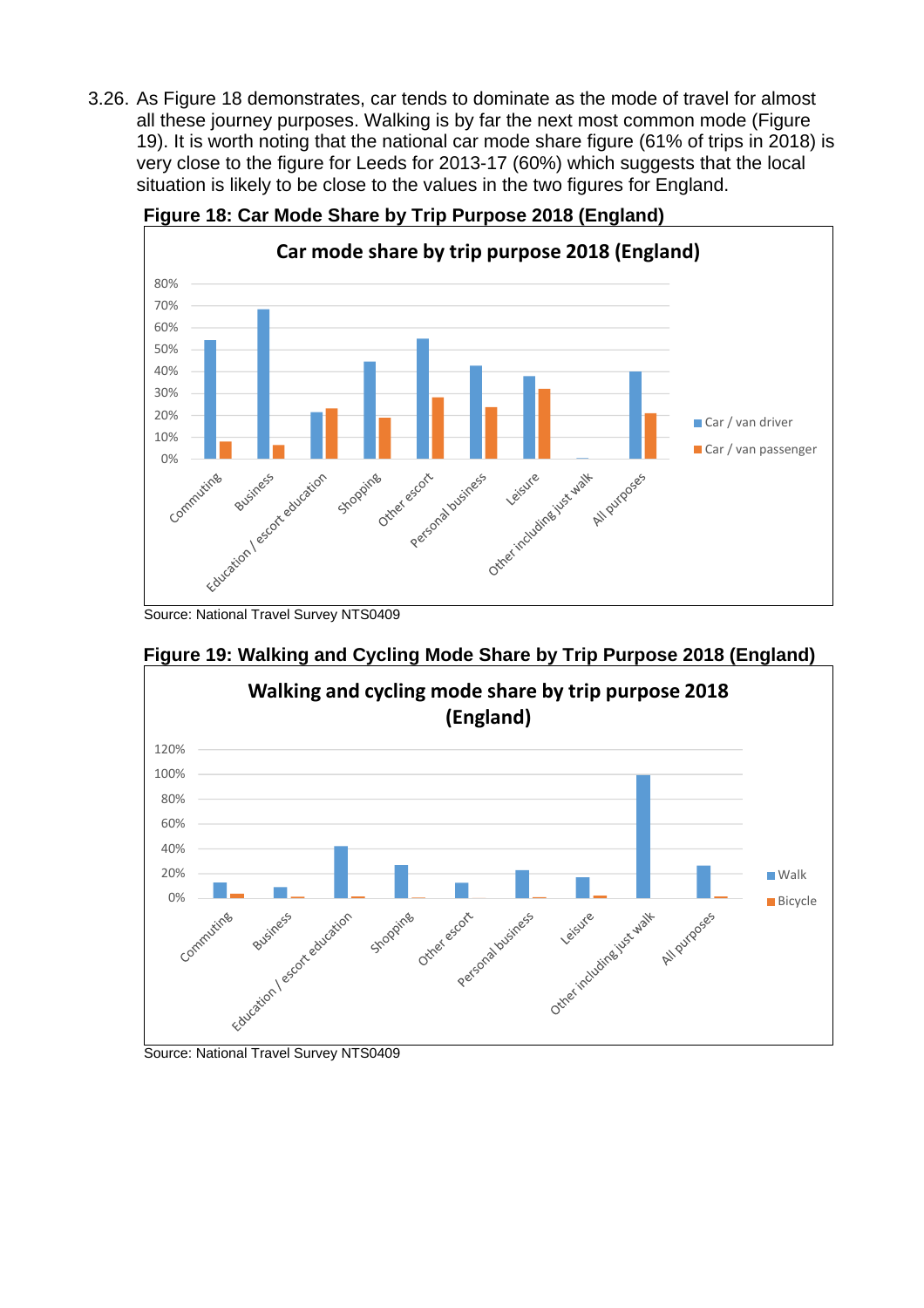# Leeds Climate Change Commission (LCCC)

- 3.27. Leeds Climate Change Commission has developed a roadmap for Leeds to close the gap to become a carbon neural city. Below is a summary of the roadmap highlighting the transport contribution within the cost effective, technical viable and innovative actions.
- 3.27.1. Adopting all of the cost-effective options across the city would close the gap between current emissions and carbon neutrality by 51%. The transport measures identified across the city would close the gap by 27%.
- 3.27.2. Adopting all of the technically viable options across the city would close the gap between current emissions and carbon neutrality by 15%. The transport measures across the city would close the gap by 5%,
- 3.27.3. If all economically and technically viable options were adopted, the analysis shows that adopting all the innovative actions through the 2020s would close the gap between the emissions levels and carbon neutrality could be realised. Included in these innovative actions is accelerating the adoption of electric vehicles by 7% and doubling the levels of active travel such as walking or cycling.
- 3.27.4. Further work is being undertaken between LCC and the LCCC to understand the assumptions in the modelling work and align our programmes and initiatives to achieve these carbon reductions.

#### Decarbonisation and Mode Shift

- 3.28. The climate commission analysis focuses on changing vehicles to zero emission to achieve the carbon reduction targets. There are however challenges and consequences in achieving this as follows:
- 3.28.1. Whilst the Council has the largest Local Authority EV fleet in the country, having invested in cleaner technology, the council only owns a very small proportion of the city's overall vehicle fleet.
- 3.28.2. The electricity required would need to be produced from non-carbon sources which may not be achievable by 2030.
- 3.28.3. Vehicle manufacturers may not be able to produce the number of vehicles required by 2030.
- 3.28.4. The worldwide availability of raw materials for the current battery technology is relatively scarce.
- 3.28.5. Decarbonisation does not solve congestion as there are still the same number of vehicles on the network.
- 3.28.6. Decarbonisation does not address Inclusive Growth, over 30% of households in Leeds do not have access to a car. The young, elderly and disabled are disadvantaged by a transport system based on personal car transport.
- 3.28.7. The health & wellbeing benefits of walking and cycling are well evidenced and while decarbonisation of the vehicle fleet has a positive effect on air quality, it does not encourage more active lifestyles.
- 3.29. To meet the objectives of our Inclusive Growth Strategy, Health & Wellbeing Strategy and address the Climate Emergency, the transport strategy must focus on mode shift to active and public transport alongside fleet decarbonisation for essential vehicles & users.
- 3.30. It recognised that investments in transport systems, vehicles and technologies also need to be matched by promotion and encouragement to make informed and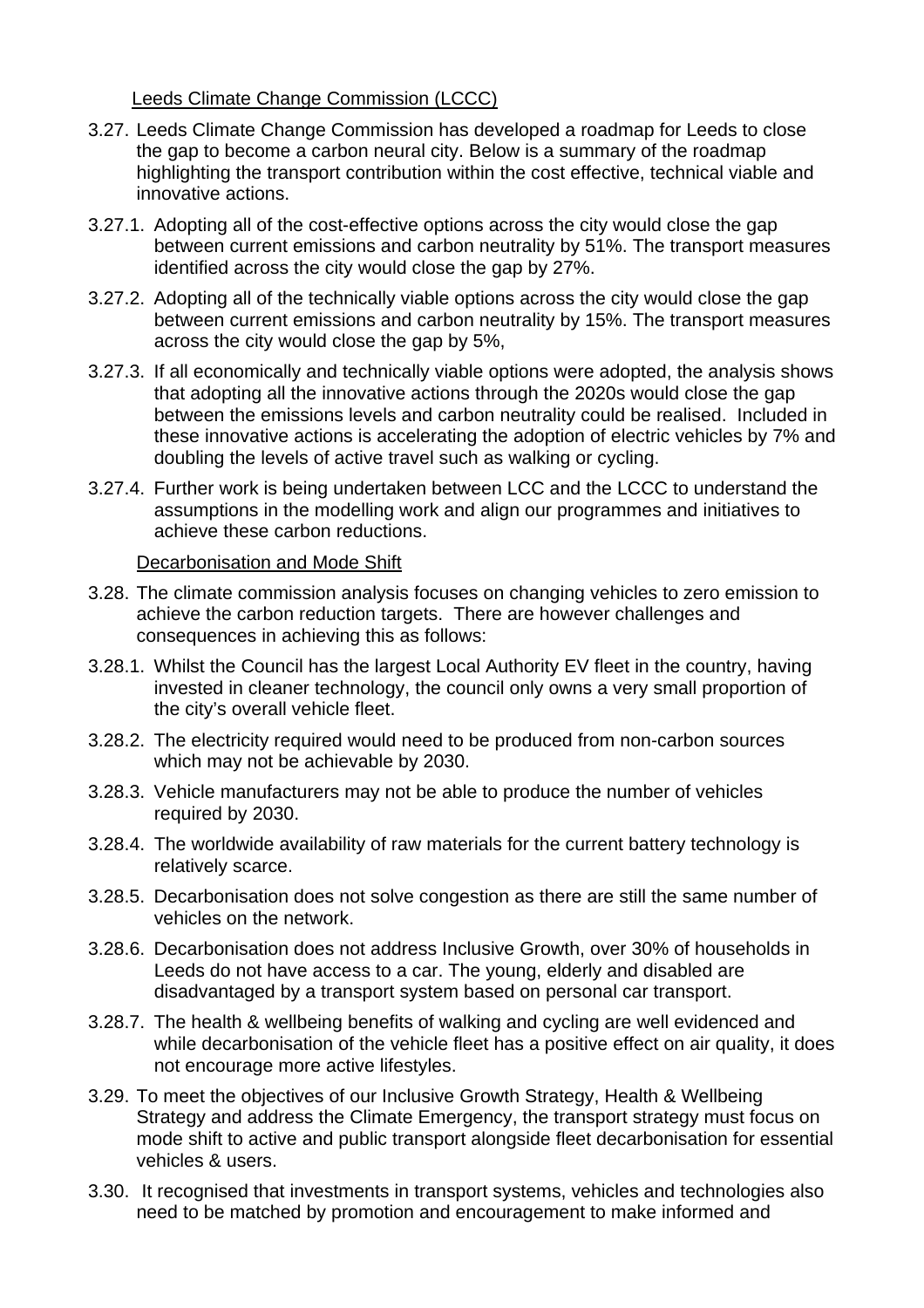smarter travel choices. A range of techniques are in place to do this in collaboration with a broad range of key stakeholders at the organisation and individual levels including travel plans for business and other organisations and wider campaigns and publicity associated with investments, for City Connect.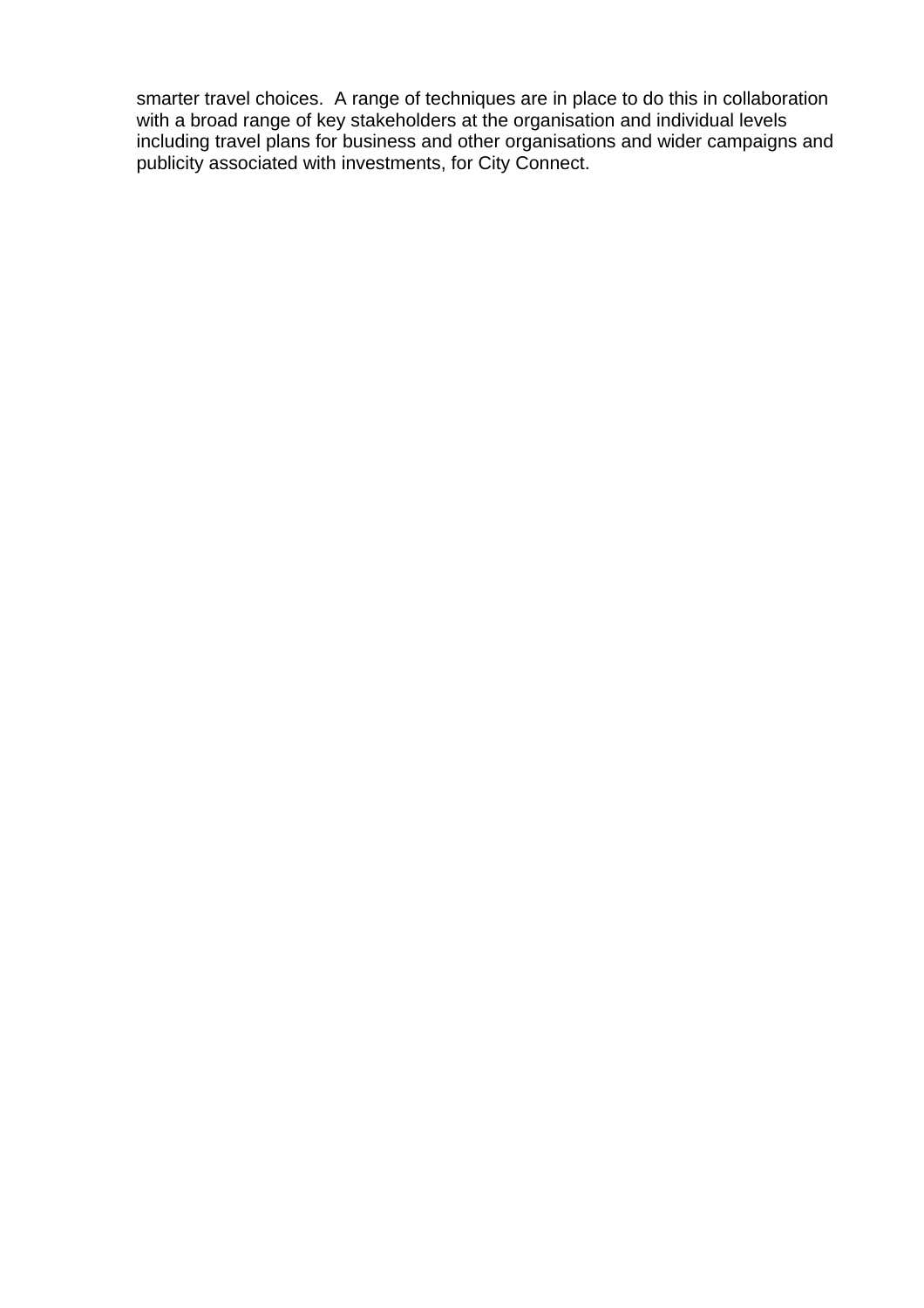Actions beyond Council control

3.31. A number of actions have been identified which the city council alone cannot deliver. Powers, funding and cooperation is needed from a range of stakeholders including central government, businesses and citizens.

# Funding

- 3.31.1. Transport funding comes from a range of sources including from national government either from direct grants and borrowing approvals or indirectly from local transport bodies including West Yorkshire Combined Authority or the involvement of Transport for the North. Local funding comes from planning agreements such as section 106 and direct funding from the Council. Small amounts of funding have in the past come from other businesses such as bus operators and other organisations such as Sustrans and from European grants. A key element of external investment is the significant and ongoing investment by the transport operators in new buses and trains and the refurbishment of their fleets together with investments in ticketing systems and in particular major capital investments in the railway infrastructure.
- 3.31.2. To achieve the objectives of our transport strategy a mix of significant infrastructure investment and city wide behavioural change initiatives will be required. For example our cycling ambition includes plans for 800km of cycle network, we currently only have 172km, much of which does not meet current standards, recent investment has added circa 25km in three years. Clearly this rate of delivery is too slow and therefore a significant increase in transport funding is required to deliver this part of our ambition. Funding for local rail, mass transit and further bus priority proposals are also needed to provide the infrastructure platform to achieve significant mode shift to public transport.

# Aviation Policy

- 3.31.3. Air Travel is a significant contributor to carbon emissions. Leeds has a privately run airport which currently accounts for c1.4% of national aviation use . The Department for Transport and the Civil Aviation Authority are responsible for the national aviation policy and airlines operate in a global market.
- 3.31.4. Initial discussions have been had with the new airport Chief Executive about the need to offset emissions locally. The economic importance of the airport needs to be considered in determining the appropriate surface access strategy for the airport. Public consultation was undertaken in May, the large numbers of varied responses are being analysed and a consultation report will be published in due course.

# Bus Provision

3.31.5. Bus provision was deregulated in West Yorkshire in 1986. Service provision is determined by the commercial decisions of bus operators rather than social necessity with the exception of some publicly funded subsidised services. As a result the ability for greater local authority control through franchising is being pursued in other areas and currently operates in London. WYCA have established a West Yorkshire Bus Alliance which is a formal partnership between the Combined Authority and the bus operators. The public investment in priority measures and other infrastructure is to be matched by cleaner, greener vehicle replacement, increased frequencies especially in the early evening and more affordable fare initiatives.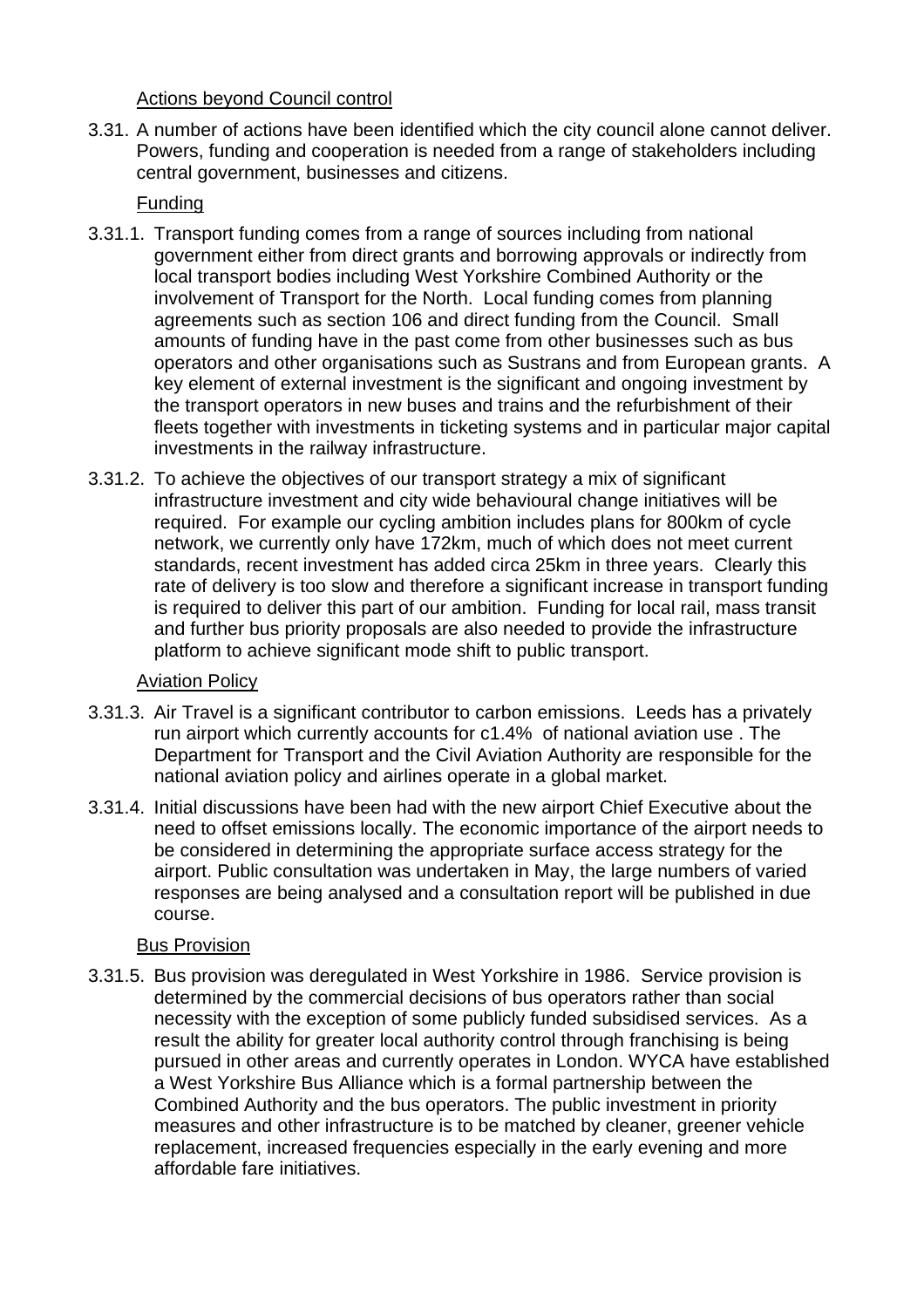## Transport Appraisal Methodology

- 3.31.6. In order to secure Government funding, Department for Transport (DfT) guidance for transport appraisal of schemes includes assumptions regarding traffic growth which support the business cases of predict and provide models. This is contrary to the West Yorkshire Transport Strategy target for reduction of general traffic. Schemes which do not build additional vehicle capacity are therefore penalised in the appraisal process. DfT guidance has also been adopted by West Yorkshire Combined Authority as a condition of devolved funding and therefore schemes which are detrimental to general traffic are unlikely to pass through the business case process.
- 3.31.7. To achieve meaningful reductions in carbon emissions and get best value for capital funding this appraisal process would need to change.

## Vehicle Technology & Energy Supply

- 3.31.8. The rate of production and the range of vehicles that are ultra-low or zero emission needs to increase. For example viable options for goods transportation are not well established. The data above shows transportation of goods makes a huge contribution to the carbon emissions in the city and therefore this is an important area where vehicle manufacturers need to contribute to the solution.
- 3.31.9. A mass conversion of vehicles to electricity will require an increase in electricity production and unless this is from zero carbon sources the full potential of carbon emissions savings from vehicle electrification cannot be met. Significant changes to the power industry will be therefore be required to meet this challenge.

#### Behavioural Change

- 3.32. The council can lead by example and introduce initiatives to encourage behavioural change, however business and personal decisions to change to lower or zero carbon travel will be necessary to achieve the target of carbon neutrality by 2030. Everyone needs to play their part across the city from individuals and communities to businesses.
- 3.33. To reach the net zero target by 2030 it is likely that offsetting of some transport emissions will be required. Having offsetting schemes which are delivered in the city and finding methods to ensure the 'polluter pays' needs to be considered for the whole range of carbon emission areas including transport.

#### Car ownership and dependency

3.34. A significant barrier to delivering a transport system for 'a city where you don't need to own a car' is the current model of personal car ownership. On average cars are unused for over 95% of the time. The sunk cost of purchase, insurance and tax make the choice to leave your car at home and use public transport a more expensive option. With the advent of technology and a sharing economy it should be possible to reduce the cost of travel for everyone. Providing easily accessible alternatives to personal car ownership for all our journey needs is an essential part of the emerging Transport Strategy.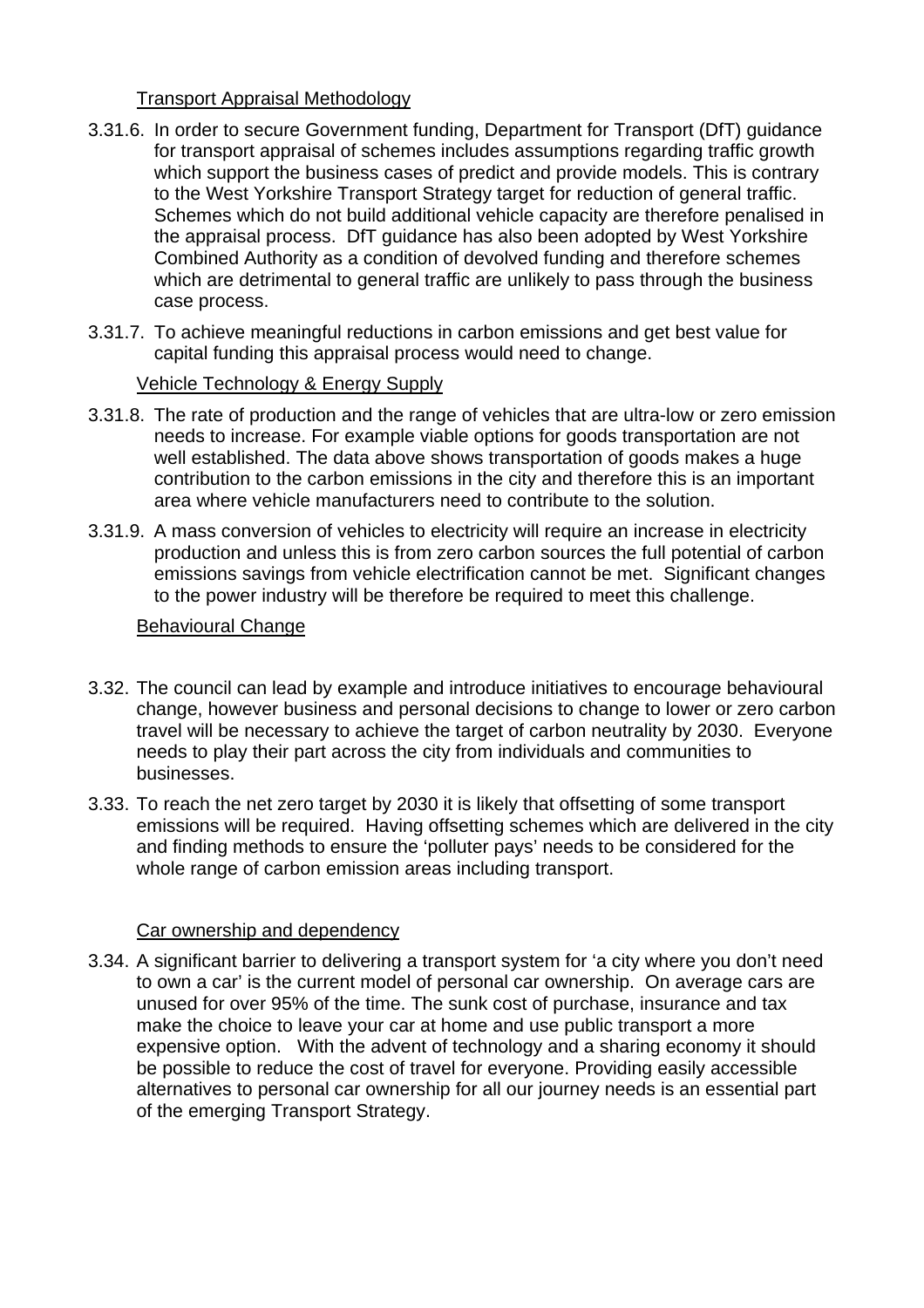# **4. Corporate considerations**

## **4.1. Consultation and engagement**

- 4.1.1. There are no specific consultation and engagement implications pertaining to this report. The West Yorkshire Transport strategy and planning policies have been the subject of separate consultations associated with their adoption.
- 4.1.2. In 2016 the council launched the Transport Conversation, an unprecedented number of responses were received from all communities across the city.
- 4.1.3. The Big Leeds Climate Conversation is currently underway and includes all aspects of climate change impacts and behaviours as well as transport.
- 4.1.4. More specific consultations are undertaken with respect to individual schemes. Individual responses from Councillors and the public are often contrary to the strategies and policies set out above and compromises in design therefore result in schemes being less effective in achieving their objectives.

# **4.2. Equality and diversity / cohesion and integration**

4.2.1. An EDCI is not required for this report. Appropriate EDCI screenings / assessments are undertaken in the course of strategy, project and scheme development and reporting.

# **4.3. Council policies and the Best Council Plan**

- 4.3.1. Outcome: Move around a well-planned city easily; Sustainable Infrastructure: Improving transport connections, safety, reliability and affordability; and Sustainable Infrastructure: Improving air quality, reducing pollution and noise.
- 4.3.2. Priority: Health and wellbeing Supporting healthy, physically active lifestyles. Reducing health inequalities and improving the health of the poorest the fastest. KPIs Children who are a healthy weight at age 11. Percentage of physically active adults.

#### Climate Emergency

4.3.3. The purpose of this report is articulate the role of transport policy, infrastructure investment and initiative programmes within the Climate Emergency context to allow the CEAC to consider , challenge and make recommendations on the way forward to achieve the target of carbon neutrality by 2030.

#### **4.4. Resources, procurement and value for money**

4.4.1. There are no specific implications to this report. However, as the report has identified the availability of resources local and nationally will be significant in enabling the imperatives of the Climate Emergency to be addressed.

# **4.5. Legal implications, access to information, and call-in**

4.5.1. There are no specific legal or access to information implications arising from this report which is for Members' information and consideration only.